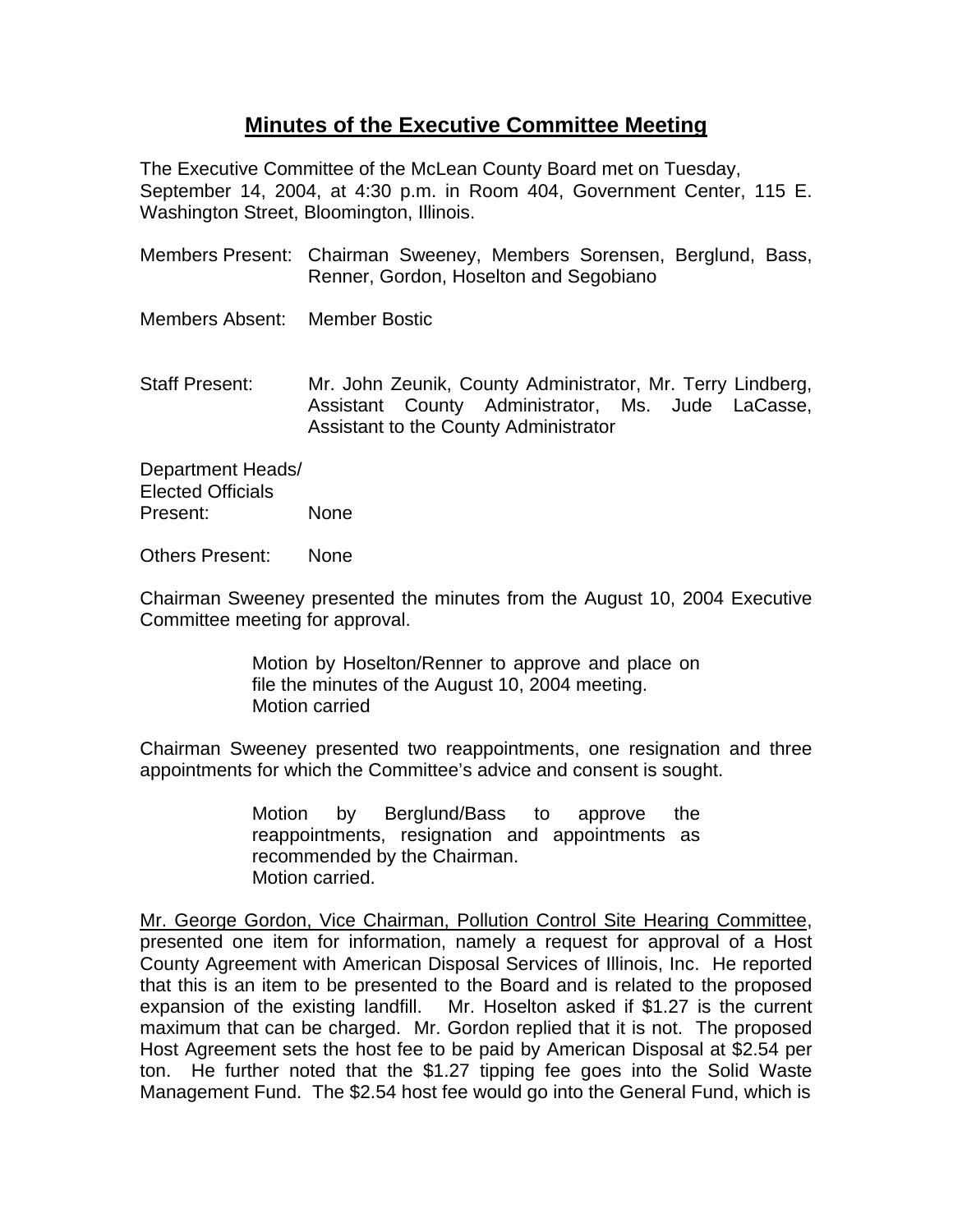Executive Committee September 14, 2004 Page Two

a different arrangement on how the fee is handled. The Board will decide how much of the host fee to allocate back to the Solid Waste Management Fund. Mr. Segobiano indicated that it was a matter of discussion at the Committee meeting and he will discuss it at the Board meeting.

Chairman Sweeney asked if the Committee had any questions for Mr. Gordon. Hearing none, he recognized Mr. Bass to present the Transportation Committee report.

Mr. Duffy Bass, Chairman, Transportation Committee, reported that the Transportation Committee had no items for action. He noted that the Transportation Committee has been doing routine bid-letting for different projects in the County and Townships. He indicated there is a continuing dialogue between the City of Bloomington and McLean County regarding jurisdictional transfers, but a summation has not been reached at this time. Mr. Zeunik explained that this item will be presented to the Transportation Committee in October. He noted that the City Engineer and City Manager have signed off on all of the proposed transfers.

Chairman Sweeney asked if the Committee had any questions for Mr. Bass. Hearing none, he thanked him.

Mr. Matt Sorensen, Chairman, Finance Committee, reported that the Finance Committee had no items for action. He indicated that the Committee should be proud of the Information Services personnel for finding in-house alternatives to purchasing \$40,000 worth of equipment for the Recorder's Office. They were able to find other options that are projected to cost about \$1,000 and will achieve the same results.

Chairman Sweeney asked if the Committee had any questions for Mr. Sorensen. Hearing none, he asked Mr. Renner to present the Justice Committee Report.

Mr. Tari Renner, Chairman, Justice Committee noted that the Justice Committee brings three items for action to the Executive Committee. The first is a request for approval of an Emergency Appropriation Ordinance Amending the Fiscal Year 2004 Combined Annual Appropriation and Budget Ordinance, Homeland Security Fund XXXX, Sheriff's Department 0029.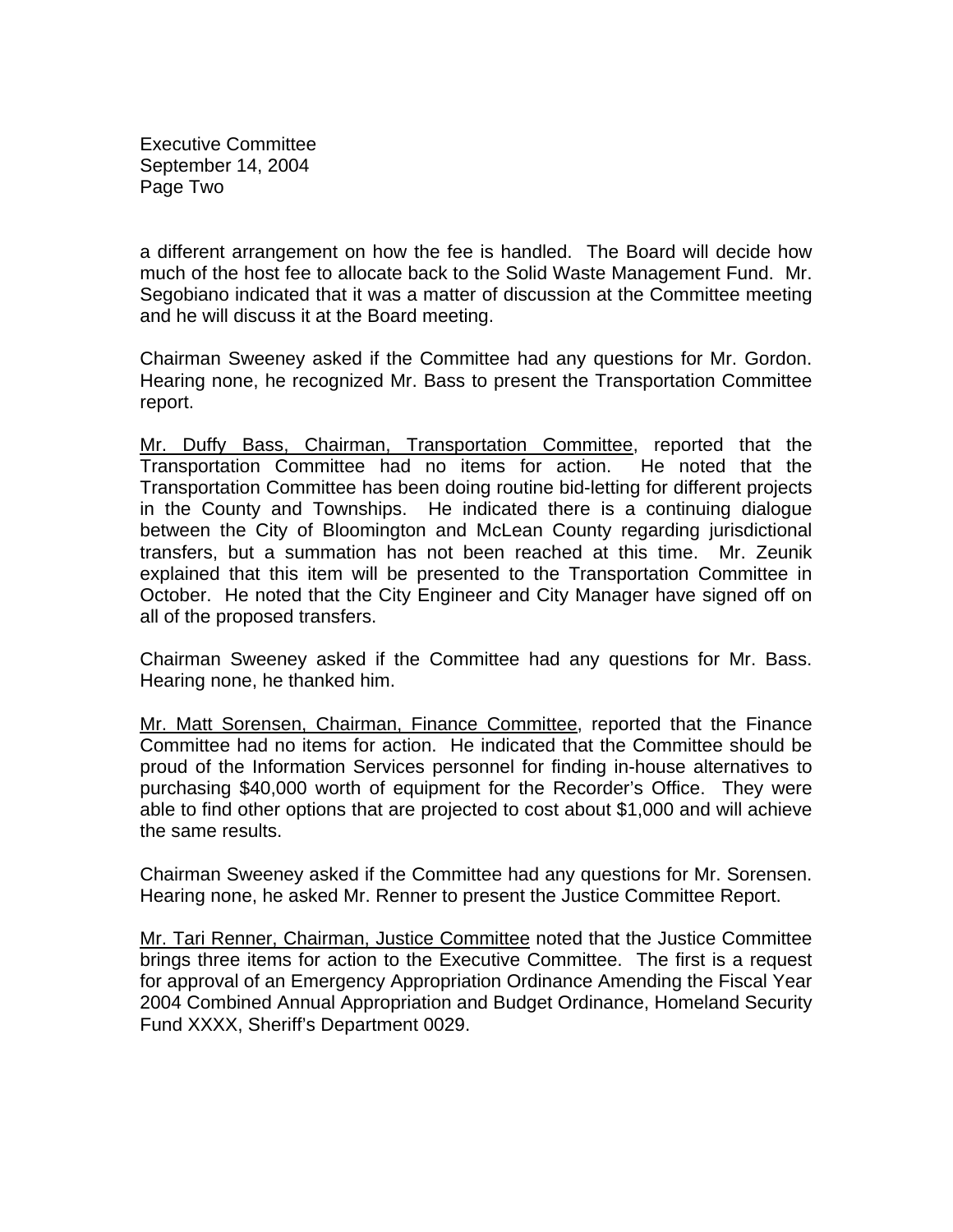Executive Committee September 14, 2004 Page Three

> Motion by Renner/Hoselton to recommend approval of the Emergency Appropriation Ordinance Amending the Fiscal Year 2004 Combined Annual Appropriation and Budget Ordinance, Homeland Security Fund XXXX, Sheriff's Department 0029.

Mr. Sorensen asked for the purpose of the "XXXX" designation. Mr. Zeunik explained that the County Auditor and County Treasurer have not, as yet, assigned a fund number. Because of the nature of this grant and the fact that the Sheriff is coordinating it for multiple jurisdictions in two counties, it will be established as a separate special revenue fund for all tracking and auditing purposes. Mr. Segobiano asked if this means that the County will act as a conduit for other counties. Mr. Zeunik confirmed that is the case. He explained that the Sheriff is the recipient of the grant monies for Homeland Security Region 11, which is Livingston and McLean counties. Mr. Zeunik indicated that a number will be assigned to the Ordinance by the Board meeting date.

## Motion carried.

Mr. Renner presented the next two requests together. The first is a request for approval of a contract between the Illinois Department of Children and Family Services and McLean County for the Assistant State's Attorney assigned to the Children's Advocacy Center/Child Protection Network from the State's Attorneys Office. The second is the request for approval of the Intergovernmental Agreement between the Department of Children and Family Services and McLean County from the State's Attorneys Office.

> Motion by Renner/Berglund to recommend approval of the Contract between the Illinois Department of Children and Family Services and McLean County – State's Attorneys Office, and to recommend approval of the Intergovernmental Agreement between the Department of Children and Family Services and McLean County – State's Attorneys Office. Motion carried.

Mr. Renner noted that the Justice Committee has three items to be presented to the Board on September 21.

Chairman Sweeney asked if the Committee had any questions for Mr. Renner. Hearing none, he thanked him.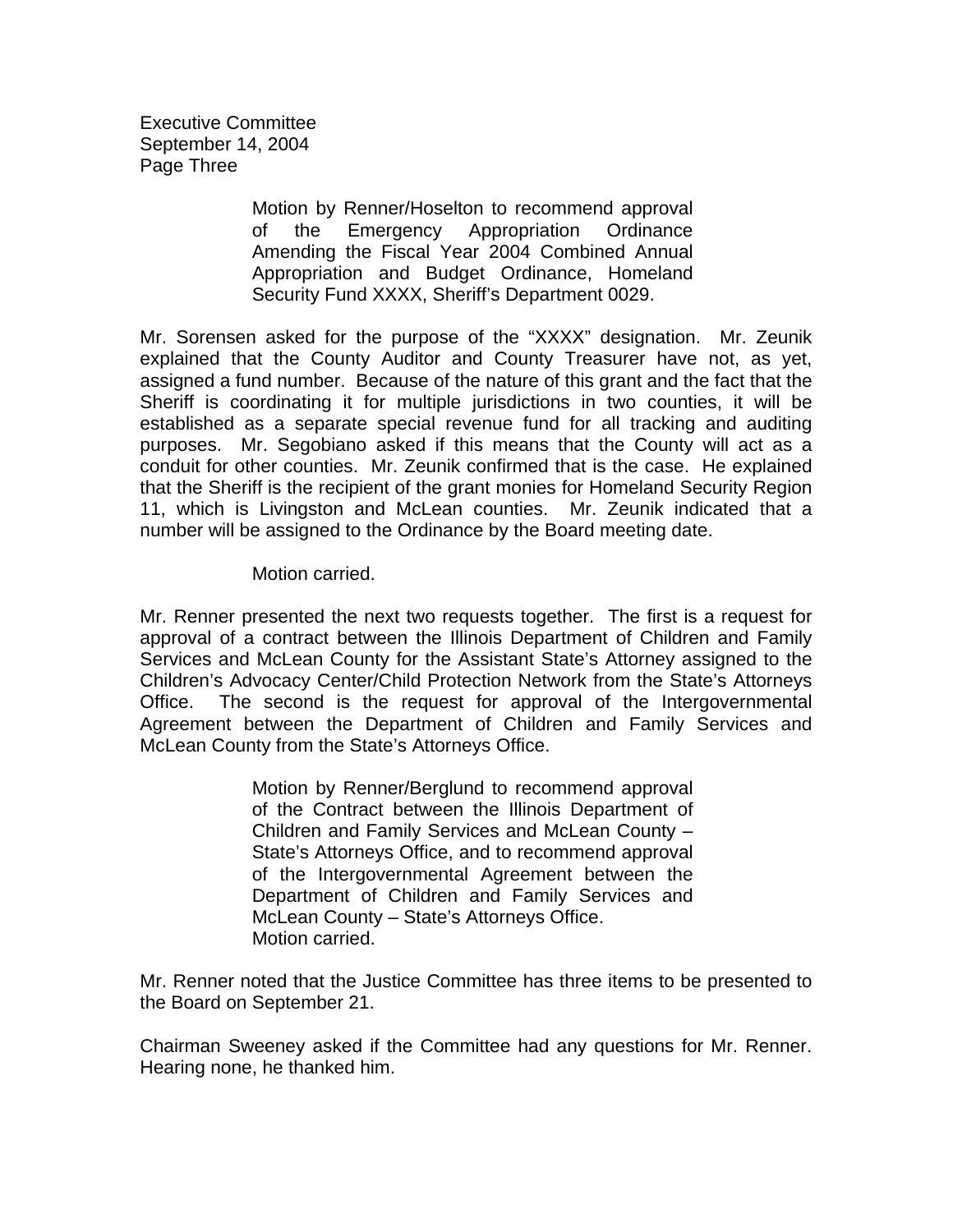Executive Committee September 14, 2004 Page Four

Mr. George Gordon, Chairman, Land Use and Development Committee, presented one item for action to the Executive Committee, namely a request for approval of a Grant in the amount of \$4,200 to provide electronic recycling for Solid Waste Management.

> Motion by Gordon/Renner to approve the Grant in the amount of \$4,200 to provide Electronic Recycling – Solid Waste Management. Motion carried.

Mr. Gordon noted that the Land Use and Development Committee will have one item to be presented to the Board.

Chairman Sweeney asked if the Committee had any questions for Mr. Gordon. Hearing none, Chairman Sweeney asked Mr. John Zeunik to present the items as submitted by the Property Committee.

Mr. Zeunik presented two items for action to the Executive Committee. He explained that both are emergency appropriations and relate to the sale of the McBarnes Building. The first is an Emergency Appropriation Ordinance, wherein the proceeds from the sale of the McBarnes Building, along with a small amount from the County's General Fund, will be appropriated to cover the cost associated with the dome renovation project at the old Courthouse. Mr. Zeunik noted that, in April, the County Board approved a Resolution providing for the financing to complete the entire project for the Courthouse dome. Subsequently, the Board approved an Intergovernmental Agreement with the Public Building Commission (hereinafter referred to as PBC), wherein the PBC agreed to provide a no-interest loan to the County and the County agreed to forward to the PBC the proceeds from the sale of the McBarnes Building of \$226,000.

> Motion by Berglund/Sorensen to recommend approval of an Emergency Appropriation Ordinance amending the Fiscal year 2004 Combined Annual Appropriation and Budget Ordinance – McBarnes Building Capital Lease Fund 0350 – Intergovernmental Agreement with PBC. Motion carried.

Mr. Zeunik presented the second action item, noting that it is an Emergency Appropriation to retire the outstanding Receivable that is due to the County's General Fund. He reminded the Committee that, in the 1970's, McLean County accepted title to the McBarnes Building from the Veterans and agreed to renovate the building. At that time, the County anticipated that, over the next 30 years, the rent receipts from the tenants would pay for the renovation cost.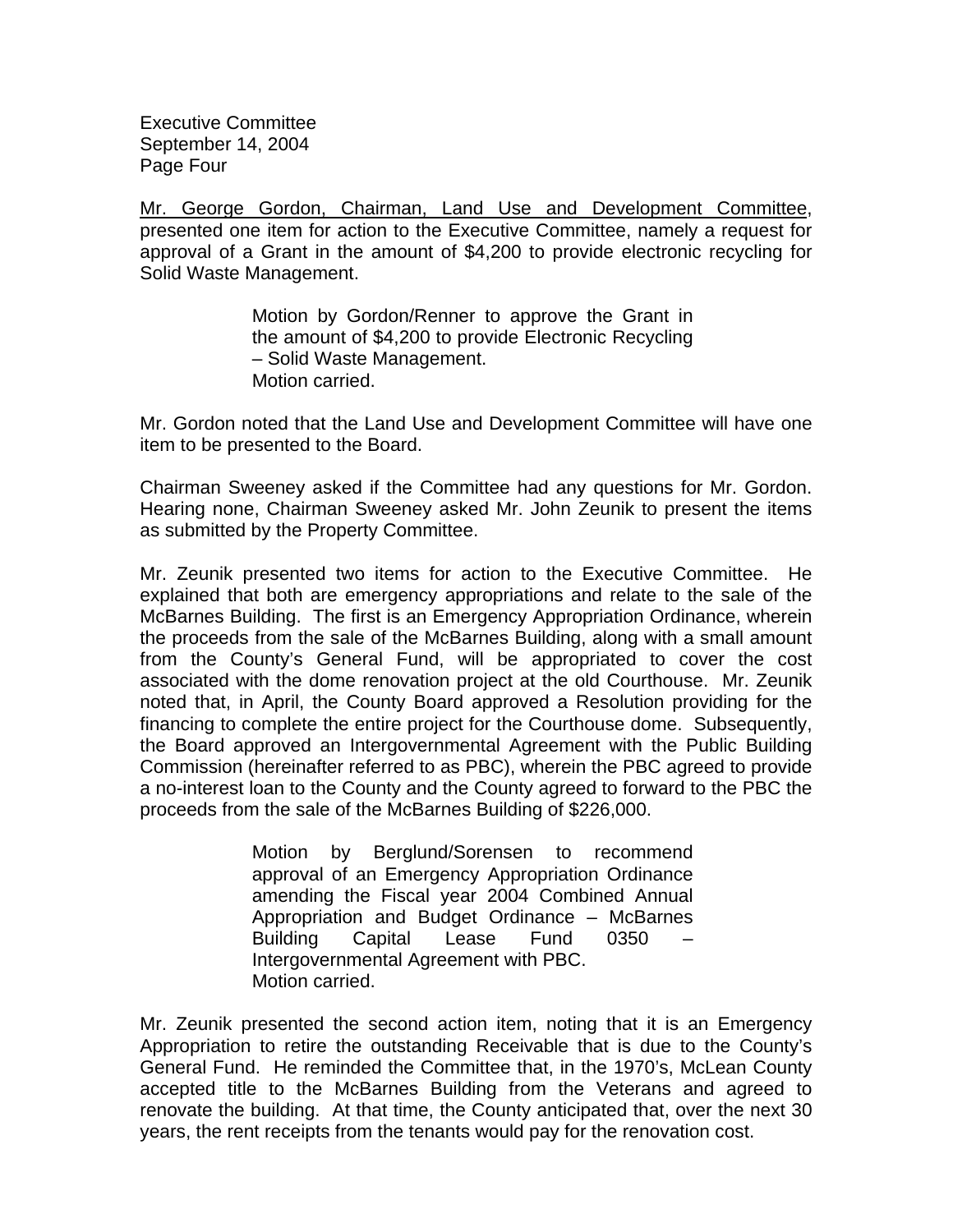Executive Committee September 14, 2004 Page Five

When the building was sold, there was an outstanding Receivable of \$100,000 still due to the General Fund. This Emergency Appropriation would retire that Receivable and direct the County Treasurer and County Auditor to make the necessary adjustments in the Financial Statements.

> Motion by Bass/Gordon to recommend approval of the Emergency Appropriation Ordinance amending the Fiscal Year 2004 Combined Annual Appropriation and Budget Ordinance – McBarnes Building Capital Lease Fund 0350 – Outstanding Receivable due to General Fund 0001.

Chairman Sweeney asked if there was any discussion regarding this request. Mr. Sorensen asked for clarification of the disposition of the funds remaining after payment of the old Courthouse dome project and paying off the accounts receivable to the General Fund. Mr. Zeunik explained that the balance will, in effect, wipe out the deficit, which has existed in the McBarnes Building Capital Lease Fund over time. He further explained that the deficit is due to the loss of the major tenant (the Historical Society) and due to the other deficits that accumulated as a result of the County having to provide maintenance of the building and not having sufficient dollars. The balance that is left after taking care of the \$100,009.63 Receivable and the \$226,000 due to the PBC is \$98,893.52, which will be used to retire the deficit in that fund. At year-end, the outside auditors will adjust the fund so that it will close out with no cash-no deficit. At that point, the Board can make the decision to eliminate the fund or carry it for historical purposes.

Motion carried.

Mr. Zeunik reported that one item will be presented to the Board. The Nursing Home has dollars appropriated in its capital budget to repave the Nursing Home parking lot. Bids were received, with the assistance of the McLean County Highway Department, and McLean County Asphalt submitted the low bid. The Nursing Home is recommending the award to McLean County Asphalt. Mr. Zeunik noted that the project will begin the day after the County Board awards the bid to them and they expect to be finished before the end of October.

Chairman Sweeney asked if the Committee had any other questions for Mr. Zeunik. Hearing none, he thanked him.

Mr. John Zeunik, County Administrator, noted that he had no items to bring to the Executive Committee.

Chairman Sweeney asked if the Committee had any questions for Mr. Zeunik.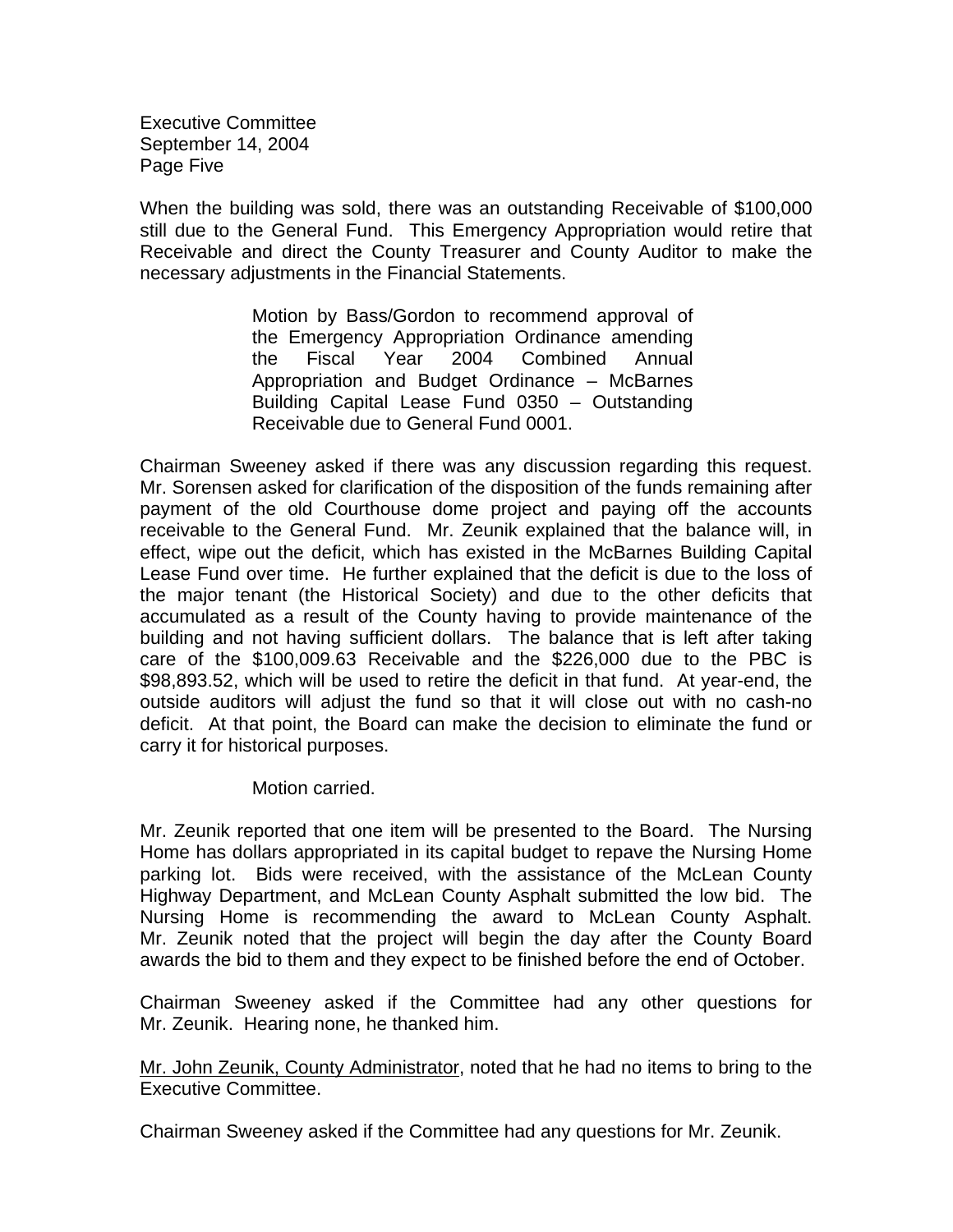Executive Committee September 14, 2004 Page Six

Mr. Bass asked when the project at the old Courthouse would be completed. Mr. Zeunik indicated it would be completed October 31, 2004.

Mr. Renner asked for an update on the move into the Government Center. Mr. Zeunik reported that everyone has moved into the building. He noted that there have been a few glitches, particularly balancing the air conditioning. The contractors have been adjusting the air flow and it seems to be improving. He noted that the City Offices are pleased with their space, and City and County offices are pleased with the available public parking across the street. Mr. Zeunik warned that the two-hour parking restriction is being monitored closely by the City of Bloomington.

Chairman Sweeney reported that there will be an Open House for the Government Center in October. The Open House will probably be scheduled on a Sunday afternoon. He also noted that there will be two signs, one on the east side and one on the south side, indicating that it is the Government Center. The signs will read "Government Center," with McLean County and the City of Bloomington listed below.

Chairman Sweeney presented the August 31, 2004 bills as recommended and transmitted by the County Auditor for payment. The fund total for the month is \$294,476.60.